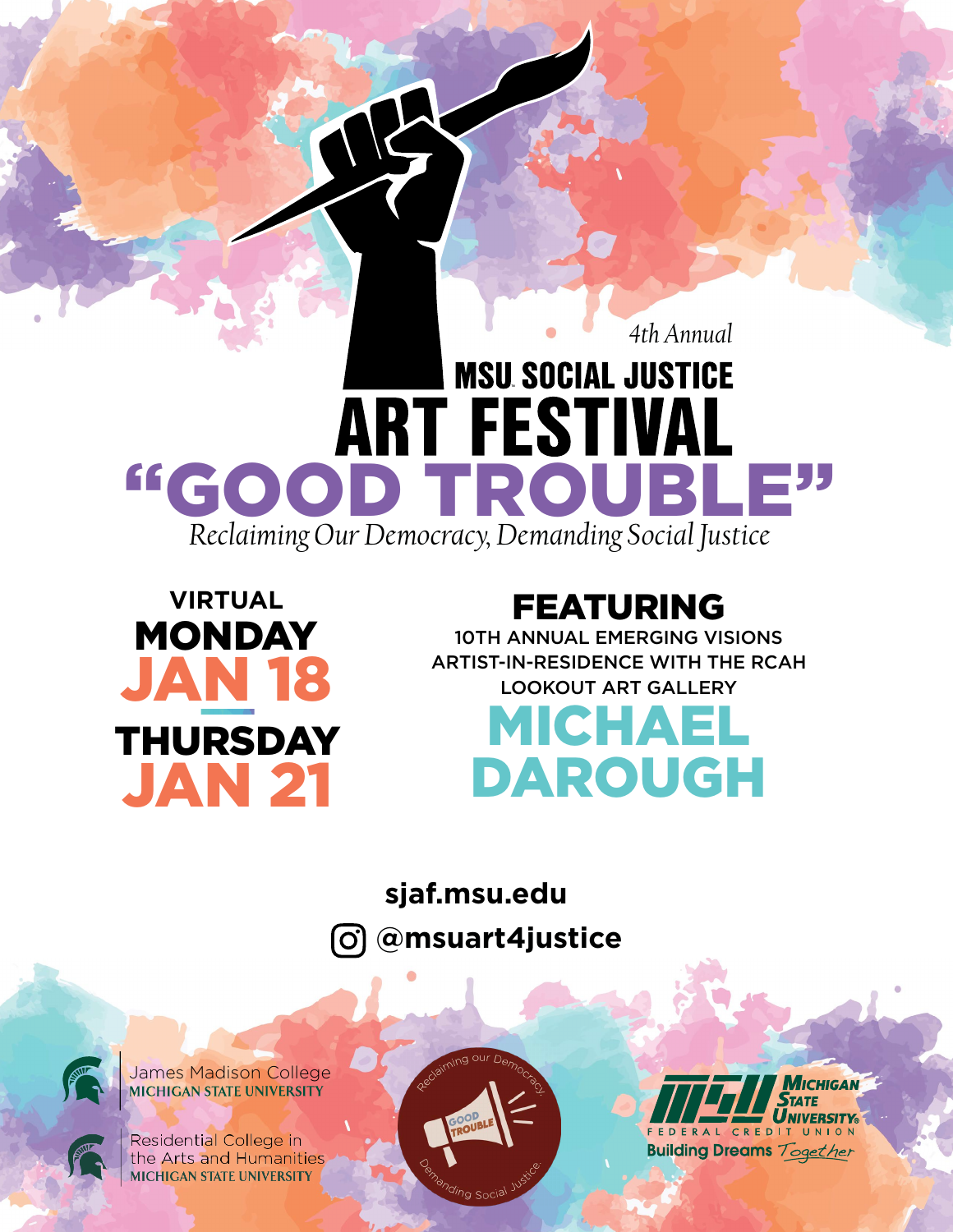# TABLE OF CONTENTS

| <b>About SJAF</b>              |    |
|--------------------------------|----|
| <b>Schedule of Events</b>      | 2  |
| <b>Rules of Engagement</b>     | 3  |
| <b>Visual Art</b>              | 4  |
| <b>Performance Art</b>         | 10 |
| <b>Speakers</b>                | 11 |
| <b>Jurors</b>                  | 12 |
| <b>Voting Instructions</b>     | 13 |
| <b>Sponsors and Supporters</b> | 14 |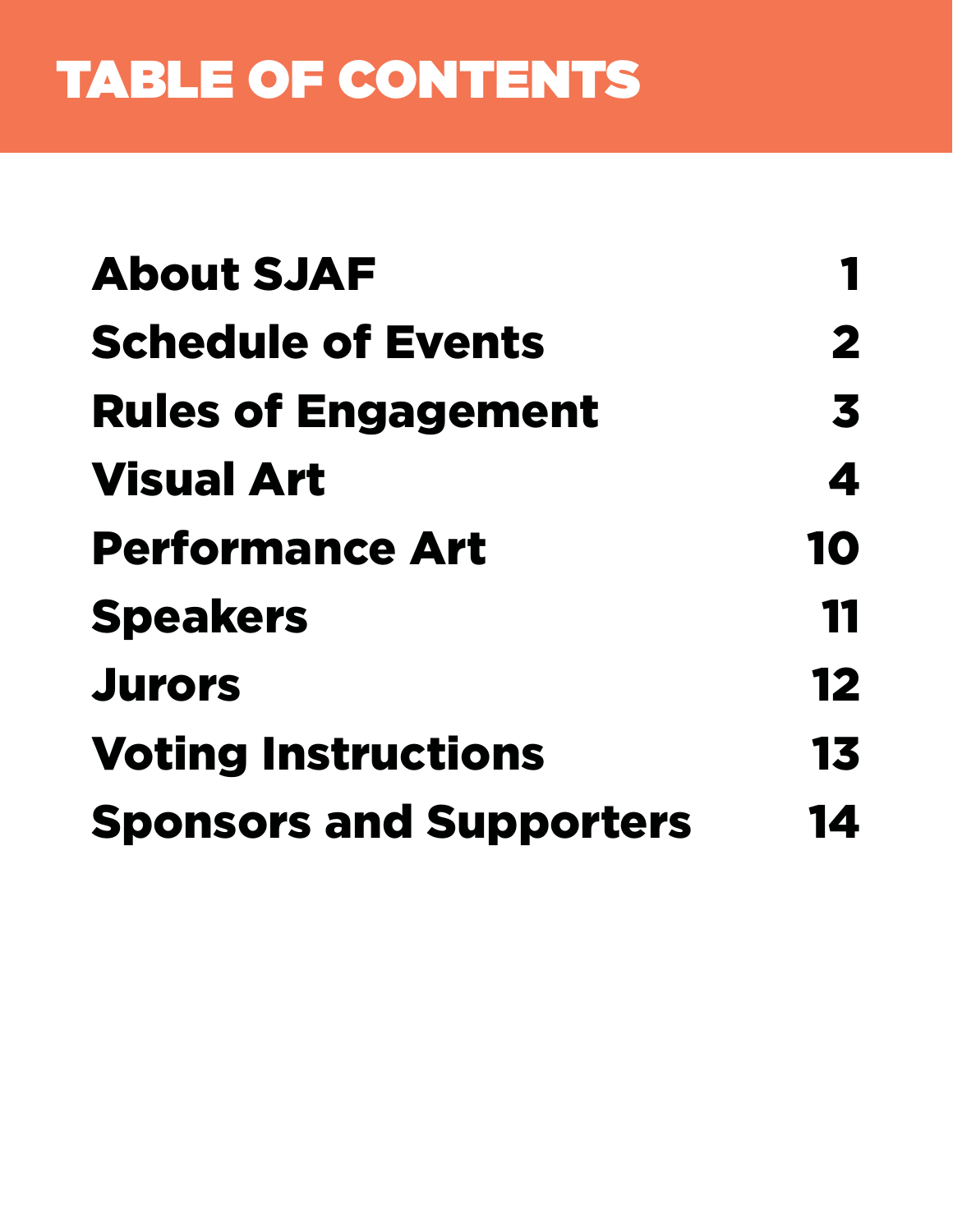# <span id="page-2-0"></span>ABOUT SJAF

## 4th Annual Social Justice Arts Festival

*Monday, January 18-Thursday, January 21*

Art has the capacity to move us, to open up new ways of thinking and understanding, to increase our empathy and inspire us to take action. The MSU Social Justice Art Festival (SJAF) is a four-day festival featuring a variety of student artworks centered on social justice topics. This festival was created in 2017 by Dr. Amber Benton, Director of Diversity Programming and Student Engagement for James Madison College at Michigan State University, with the first festival kicking off on Martin Luther King, Jr. Day in January 2018. The objective of SJAF is to provide a unique platform that engages undergraduate and graduate students, faculty, staff, and the greater MSU and East Lansing communities around social justice topics through artistic expression. Due to the success of the first festival, SJAF is traditionally offered annually during the week of Martin Luther King, Jr. Day.

This event is a partnership among many units and colleges across campus, including: James Madison College, Residential College for Arts And Humanities, and Office for Inclusion and Intercultural Initiatives as well as the Michigan State University Federal Credit Union.

## What is Social Justice?

While the definition of social justice can vary, it pertains to the relationship between human rights and the equal distribution of resources, opportunities, and privileges in society. It can also include social, economic and political equality; dismantling inequality; use of policy and laws; societal and personal responsibility; and creating access to opportunity.

## Provisional Land Acknowledgment

We collectively acknowledge that Michigan State University occupies the ancestral, traditional, and contemporary Lands of the Anishinaabeg – Three Fires Confederacy of Ojibwe, Odawa, and Potawatomi peoples. In particular, the University resides on Land ceded in the 1819 Treaty of Saginaw. We recognize, support, and advocate for the sovereignty of Michigan's twelve federally-recognized Indian nations, for historic Indigenous communities in Michigan, for Indigenous individuals and communities who live here now, and for those who were forcibly removed from their Homelands. By offering this Land Acknowledgment, we affirm Indigenous sovereignty and will work to hold Michigan State University more accountable to the needs of American Indian and Indigenous peoples.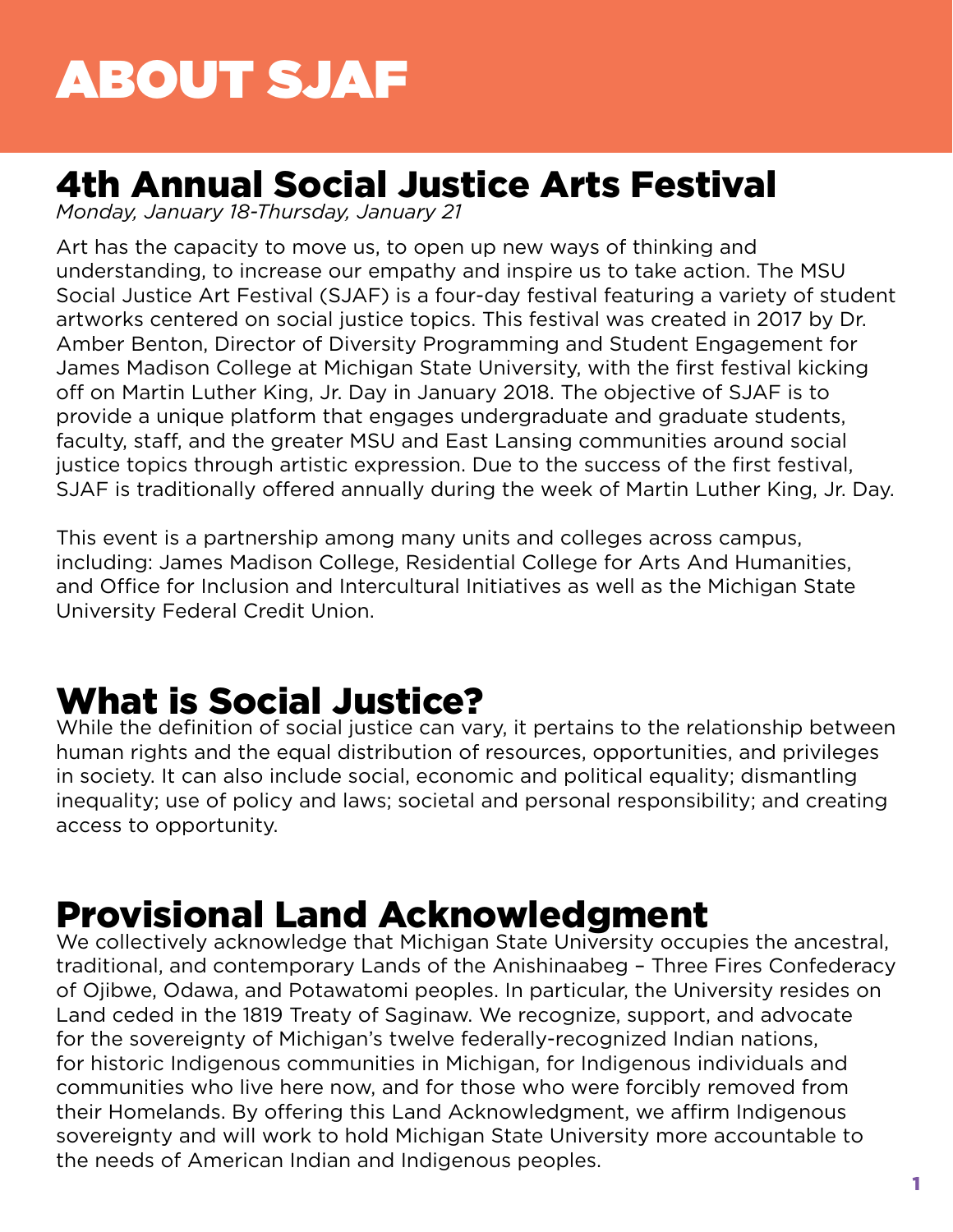# <span id="page-3-0"></span>SCHEDULE OF EVENTS

## View SJAF Student Artists' Work & Emerging Visions Artist-in-Residence Work

## [sjaf.msu.edu](http://sjaf.msu.edu)

Monday, January 18 *Martin Luther King, Jr. Day* **3:00 PM (EST)**

## OPENING CEREMONY

LIVE Opening Ceremony Link: <https://msu.zoom.us/j/95388157398> Password: SJAF2021

Tuesday, January 19 **7:00 PM (EST)**

## Q&A/Chat with SJAF Artists Link: <https://msu.zoom.us/j/95056358846>

Meeting ID: 950 5635 8846 Password: SJAF2021

Wednesday, January 20 **7:00 PM (EST)**

## Q&A/Chat with SJAF Artists Link: [https://msu.zoom.us/j/98994800130](https://msu.zoom.us/j/98994800130 )

Meeting ID: 989 9480 0130 Password: SJAF2021

Thursday, January 21 **7:00 PM (EST)**

Closing (Awards) Ceremony LIVE Closing (Awards) Ceremony Link: <https://msu.zoom.us/j/98446623234> Password: SJAF2021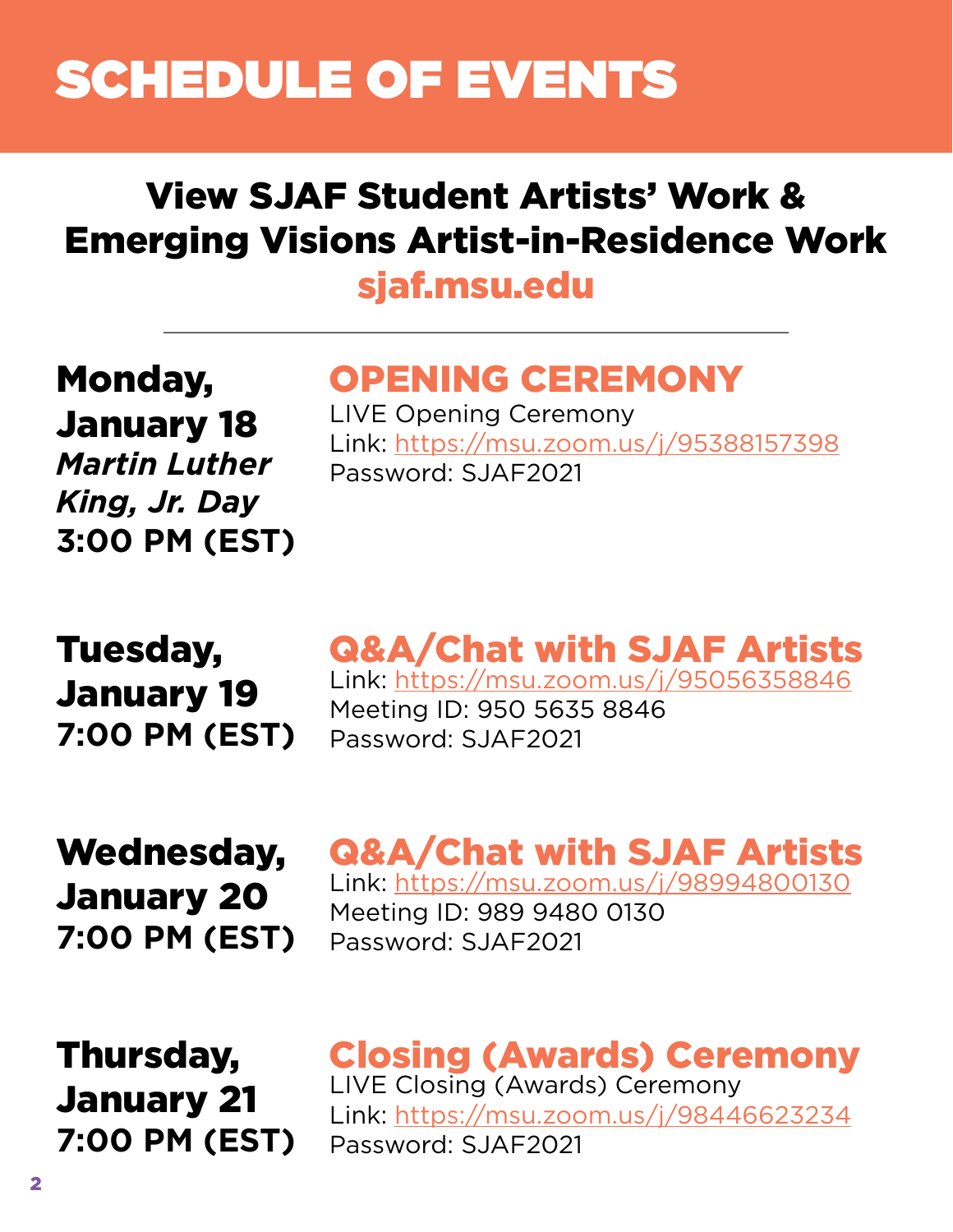# <span id="page-4-0"></span>RULES OF ENGAGEMENT

## PUSH BEYOND YOUR COMFORT ZONE

Very simply put, growth and comfort cannot coexist. If you feel yourself getting a bit uncomfortable in certain moments, take time to reflect, engage with the content, and connect with why you're uncomfortable. It is in these moments, where growth happens.

## TAKE A MOMENT WHEN YOU NEED IT

Have you found that engaging in conversations around social justice can be both exhilarating and exhausting? Don't worry, you're not alone! Today's Social Justice Art Festival may include conversation and art pieces around challenging topics. While we invite you to remain engaged, we also know that you may need to take a break throughout the day to disconnect and then reengage. If you need a moment… take it.

## ART IS A PERSONAL EXPRESSION

Throughout the day you will see various forms of art, each uniquely designed to convey a very personal message about social justice. As you engage throughout the day, keep in mind that each piece is coming from a deeply personal space and lived experience. We may not always agree or experience the same things in life, but today is a fantastic opportunity to grow and see the world through someone else's art.

## DON'T STOP HERE

While the Social Justice Art Festival is a single event, happening on a single day, we invite you to take your thoughts, feelings, questions, and ideas with you. Today is just a starting point! Real social justice requires action…. What will you do next?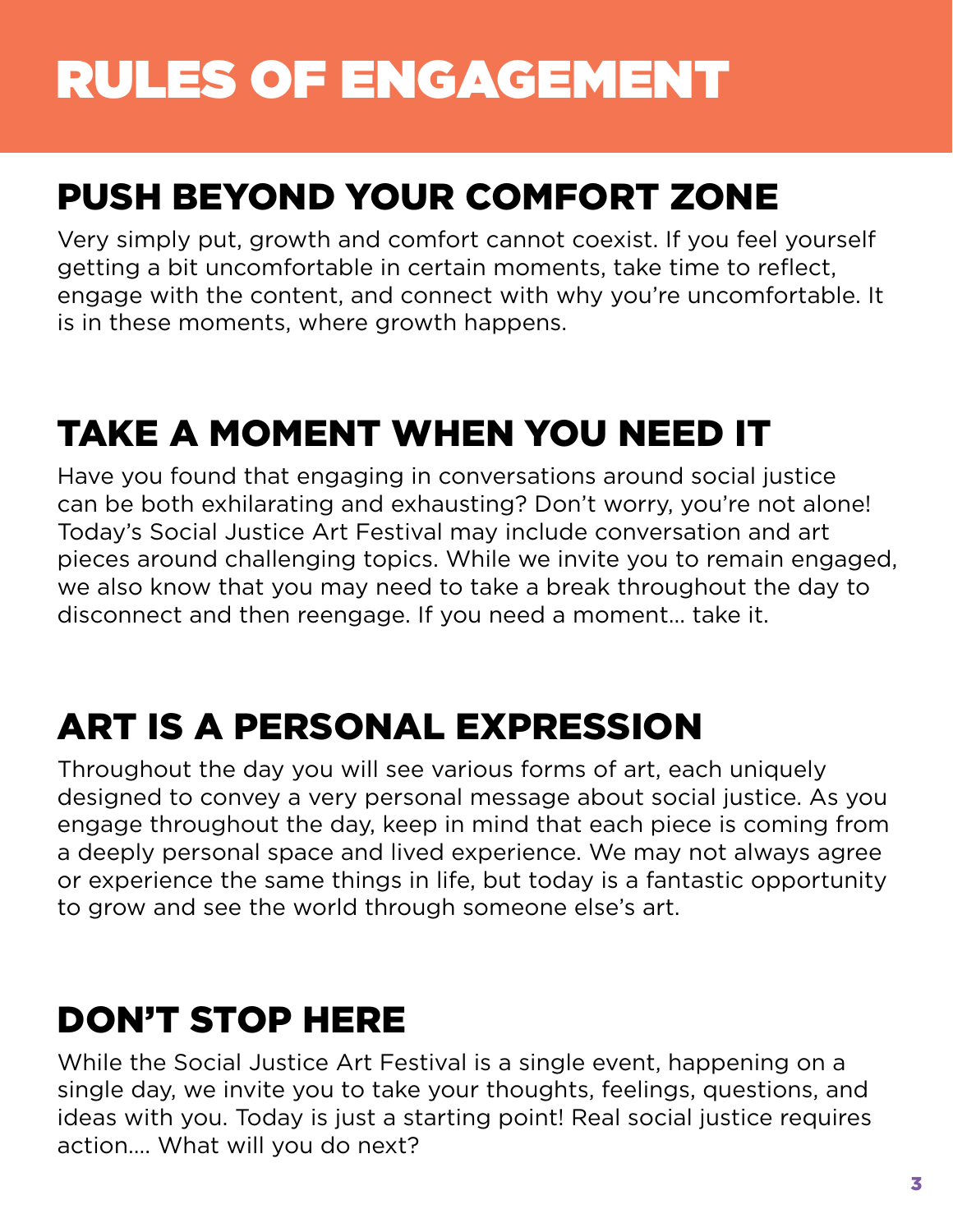## <span id="page-5-0"></span>*creazione dell'unità (The Creation of Unity)*

### **Sunawer Aujla**

#### *Human Biology - College of Natural Science*

Created in June 2020, this piece encapsulates the rhythm of the galvanized Black Lives Matter movement. In recognizing police brutality and violence as symptoms of systemic racism, the synergy of the global community is harnessed toward realization of social justice and equality for all people. An imitation of Michelangelo's "Creation of Adam," this painting juxtaposes powerful moments of defiance and unity, symbolizing the sense of community created by globalization of protest and activism.

## *A Call to Protect Our Black Sisters*

### **Charlotte Bachelor**

#### *Professional and Public Writing - College of Arts and Letters*

After the murder of Breonna Taylor and subsequent capitalization of her name and image after her tragic death, this piece still calls us to action to protect all of our Black Sisters no matter what. My art relates to social justice because it's a called to defend as Malcolm X described "The Most Disrespected Person in America" aka the Black woman. It's a call to still defend black women even when our names aren't in the headlines. This is a call to protect our Black sisters at all times.

## *Signs of Our Time* **Ellie Baden**

### *Political Theory and Constitutional Democracy - James Madison College*

This piece, which was inspired by photographs of real protesters, focuses on the First Amendment rights to petition and assemble by showcasing some of the social movements that have influenced America in recent years. We must listen to those who rise up on behalf of equality, justice, and progress.

## *Leaving the Identity Box*

### **Sarah Broida**

This box is a representation of the richness and complexity of an individual's identity. It overflows with personality and memories and beliefs. Identity is not a singular entity, but a combination of multiple aspects of life. Identity of an individual is often lost when put into data. Studies done on social justice can dehumanize those being affected by oppression and divide communities. People are more than numbers. They deserve to be heard as their whole selves. *Physiology and Psychology - College of Natural Science, College of Social Science*

## *Leaving the Identity Box*

### **Sarah Broida**

Intersectionality within social justice is not only a necessary consideration to be made when looking at equity, but an inescapable aspect of it. The woman I depicted is an essential worker, gay, a woman, and Black, but these aspects are only a part of her whole being. Statistics separate the person from the data, and desensitizes many to the various forms of oppression different groups face each and every day. People are complex, and that should be reflected in discussions of social justice. *Physiology and Psychology - College of Natural Science, College of Social Science*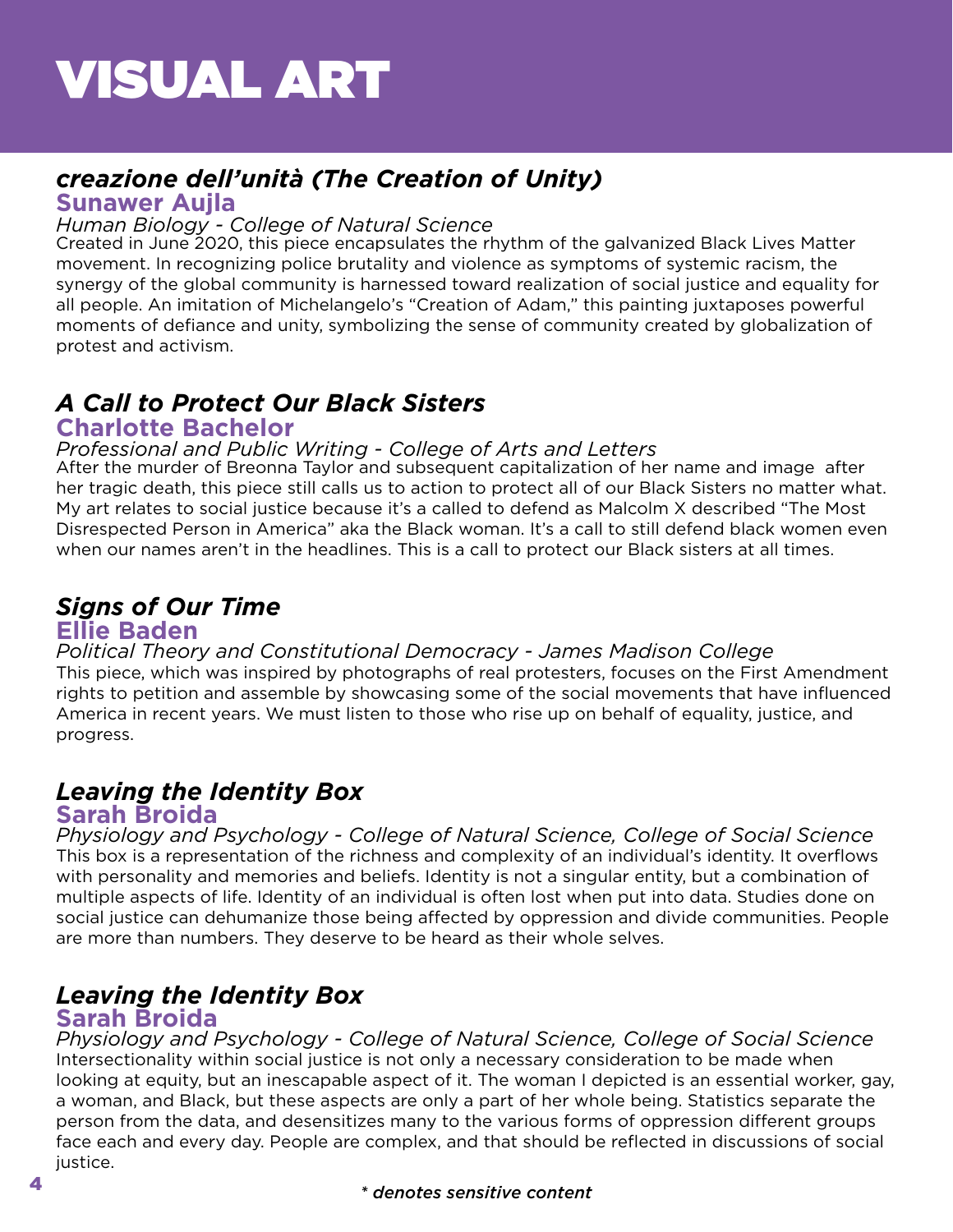## *An Equitable View*

**Sarah Dennis**

#### *James Madison College*

An Equitable View depicts people, of many identities, sharing in the love of art. People in the museum are carrying various tools to help them enjoy the art equitably. Equality itself isn't fair, as everyone is in different situations in life; yet, giving individuals what they need to succeed, like the tools in the painting, creates more equal opportunities. Social justice allows for people to enjoy the view no matter where they stand in life.

### *After the Storm* **Maddy Eischer**

*Apparel & Textile Design and Genomics - College of Arts and Letters, College of Natural Science*

Modeled after the steadfast sunrise, "After the Storm" depicts the plethora of emotions experienced in 2020. The dark fabric represents anger and grief while the swirling color within the skirt acts as an intrusion of hope and joy. The rope around the sleeve serves as a metaphor for the oppression and injustices placed upon so many from BIPOC to members of the LGBTQ+ community, while the gold panel at the top showcases humanity's glorious emergence from tragedy and loss as we enter 2021.

## *The ISM Project\**

### **Jada Flowers**

I See You In Me is an original art landscape that was created for viewers to see themselves as they stand before victims of gender & race-based violence. Symbolic messages were crafted to convey the artist's emotions about the historical roots of racism & sexism still prevalent in our society. The ISM Project relates to social justice by providing healing and awareness through radical art. Viewers are inspired to raise consciousness and inspire activism by connecting with the symbolic messages. *Advertising & Public Relations - College of Communication Arts and Sciences*

#### *Imaginings: Critical Explorations of Identity* **Olivia Furman**

With each piece I explore my identity as a cis Black woman as well as my experiences with depression, dreams, healing, and my ancestral history by utilizing artful storytelling and critical self-reflection. Each piece is at once a piece of art, educational research, and an embodiment of my identity. My work seeks to sustain the lives of Black women and girls in school spaces by honoring and engaging our lives, literacies, embodied knowledges, and critical epistemologies. *Curriculum, Instruction, and Teacher Education - College of Education*

## *Protect the Pussy\**

### **Jillie Gretzinger**

### *Advertising Creative - College of Communication Arts and Sciences*

This piece is a reflection of the war on female bodies and the weaponization of the feminine experience. Across the world, women's reproductive rights, sexual agency, and bodily autonomy remain heavily legislated. Both in government offices and on the street, experiences unique to women, like menstruating, have been used to cite weakness and justify persecution. This piece suggest the opposite, that women have innate strength, and must be encouraged to continue their fight for enfranchisement.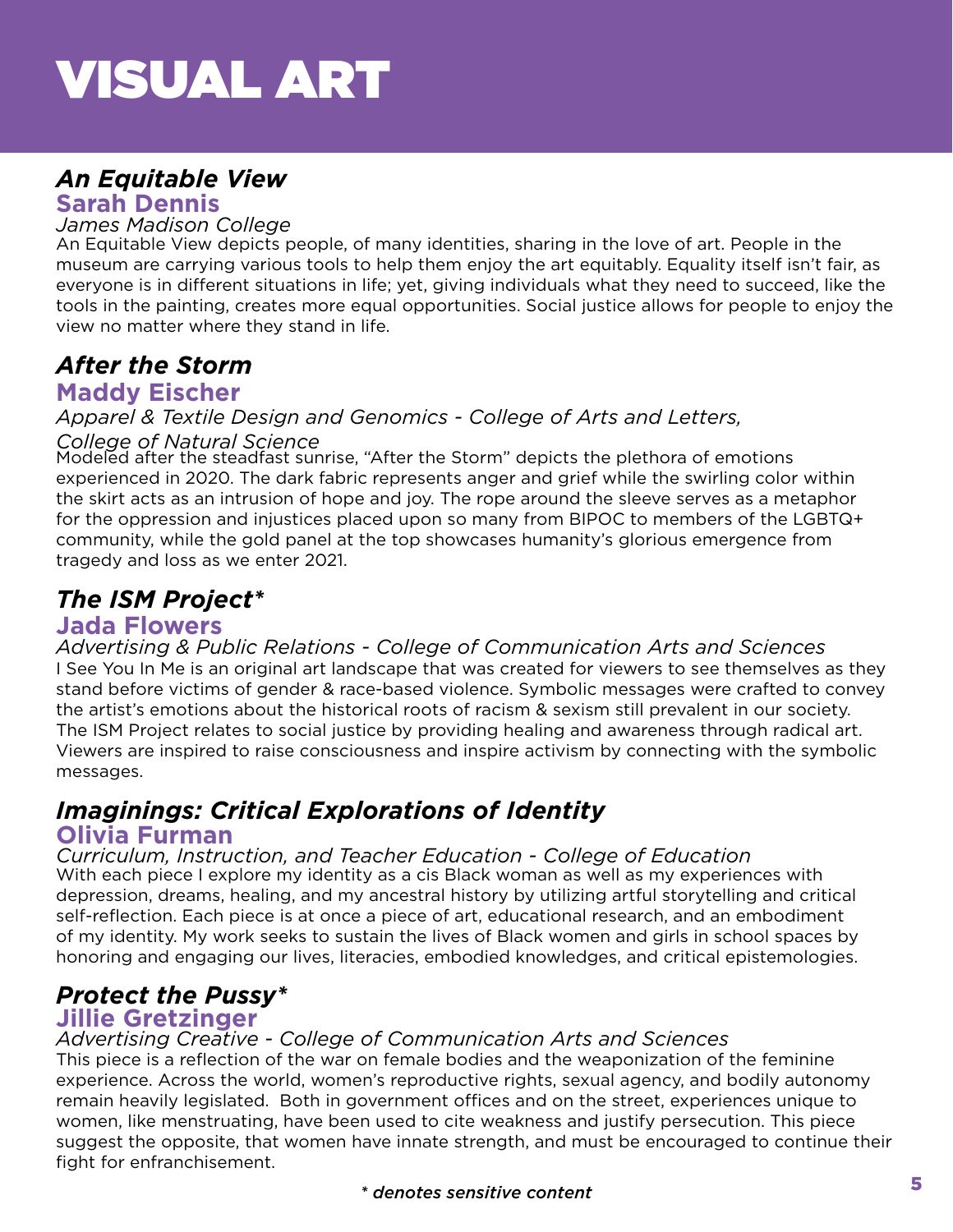## *Tracings* **Nicolei Gupit**

*MFA Program at the Department of Art, Art History, and Design -* 

#### *College of Arts and Letters*

Tracings asks viewers to reflect on the educational and socioeconomic divides that shape experience today. It uses a projected image, correction tape, and chalk to express segregation and inequalities in education. Small, broken chalk represents people with limited access to quality education.

## *Fugitive Dream*

### **Reyila Hadeer**

#### *Teacher Education - College of Education*

This photo collection is a figurative language representing what social justice means to me. As an Uyghur from northwest China, I have witnessed an ongoing struggle to escape from oppression that drives social justice all around the world. Wildflowers escape and bloom, despite the wire fence. It is a fugitive dream. Social justice is not formed by top-down policies. Rather, it is shaped by inner necessity to escape despite policing. It is this very fugitive dream that makes justice possible.

#### *What I Bear* **Rian Harlow**

### *Studio Art - Ceramics - College of Arts and Letters*

A drawing of items associated with "getting ready" in the morning- clothes, personal care items, etc- that each have an intimate message involved in their depiction. These messages are a snapshot of what transgender individuals endure daily from society.

This piece highlights the judgment transgender people endure from cisgender people and the cisnormative structure of society, creating inherently inequitable life experiences. It is a reminder of what people have to sacrifice for their identity.

## *How to Get a Good Job*

#### **Allyssa Harris**

#### *Graphic Design - College of Arts and Letters*

This work brings awareness to the workplace discrimination black women face for their hair. In the 2019 CROWN Act was created, which stands for "Create a Respectful and Open World for Natural Hair". This piece aims to bring awareness to this issue as it is being debated at the federal level. It allows viewers to see and hear the physical effects of straightening hair. A poster in the background states "\_\_ is beautiful", asking viewers to question the standards of beauty and professionality.

## *A Way Out* **Shane Heath**

#### *Film Studies - College of Arts and Letters*

A Way Out is a short film about a black student who gets discriminated against by a white student on campus. Desperate to find a way out, he runs through "portals" across campus. This film relates to social justice because the white student denies the black student his social and human right to exist in the same space as herself. Essentially, this film shows how he escapes her discrimination.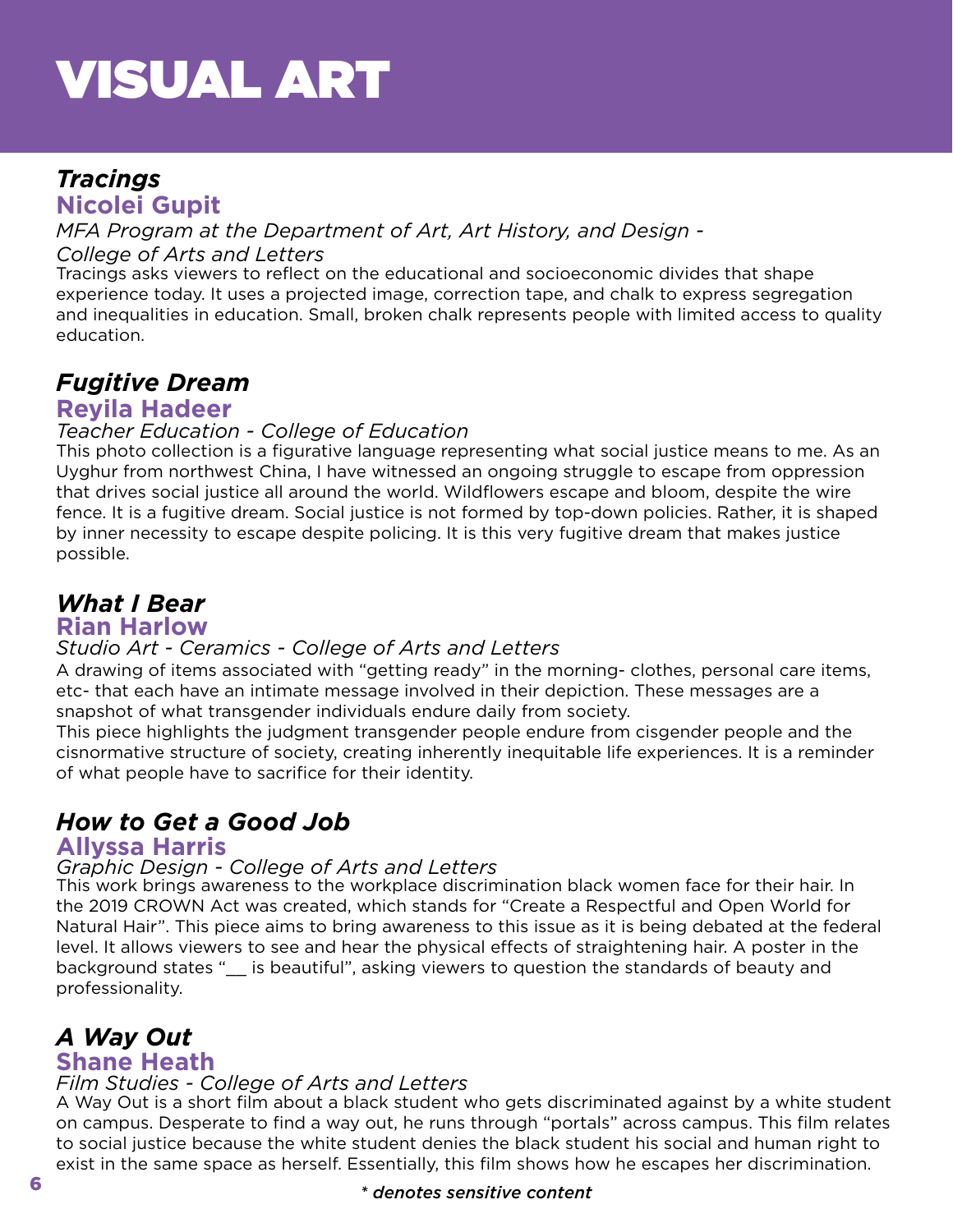## *Innocent Bodies\**

## **Shane Heath**

#### *Film Studies - College of Arts and Letters*

Innocent Bodies is a short film about two men who are pursued by unknown shooter. This film relates to social justice because I believe that the economic and systematic inequality is a problem in urban communities which results in poverty and crime. This films shows that the innocent lives taken are the ones that ultimately pay the price.

## *200 Years of Black Art*

### **Will Langford**

#### *Curriculum Instruction & Teacher Education - College of Education*

"200 Years of Black Art" is a 10x10 inch mixed media collage and a deep, cultural dive. The imagery and iconography featured in this work include a broad array of African and African American artists, and cultural art forms. Social justice requires that we not only see, but celebrate the myriad of artistic cultures around us. "200 Years of Black Art" aims to provoke discussions about the contributions of black artists and scholars to the social, cultural, and artistic spaces we occupy today.

## *REuse REimagine REcreate*

### **Justin Lee**

#### *Experience Architecture - College of Arts and Letters*

As we continue to chase after new clothes season after season, we forget about the negative impacts the fashion industry has on the environment, those involved in the manufacturing process, and the influence on consumers. Instead of supporting these unsustainable practices, this jacket was created with textile from unwanted, old garments to minimize waste and need for more. There is already so much waste. At times, we need to reevaluate our habits and how it might affect others.

## *Redlined Voices*

## **Anusha Mamidipaka**

"Redlined Voices" represent systemic racism. The background of each piece is a map of Detroit, Los Angeles, or Brooklyn, representing the redlined districts, predominantly African American areas systematically denied services by government agencies. Historic housing discrimination led to the largely segregated demographics of the city population, creating racial injustice (piece one), health inequality (piece two), economic inequality (piece 3), and other forms of oppression. *Neuroscience and Psychology - Lyman Briggs College, College of Social Science*

## *Turning Tides*

#### **Maureen Miller**

### *Studio Art - College of Arts and Letters*

"Turning Tides" encompasses the social issues related to climate change. Climate change has already begun negatively affecting societies around the world, and people of low socioeconomic status will be the most disadvantaged because they will not have the necessary resources to cope with the negative effects. I also highlight the Black struggle (specifically in America) because systematic racism will create a barrier for assisting people affected by climate change in an equitable manner.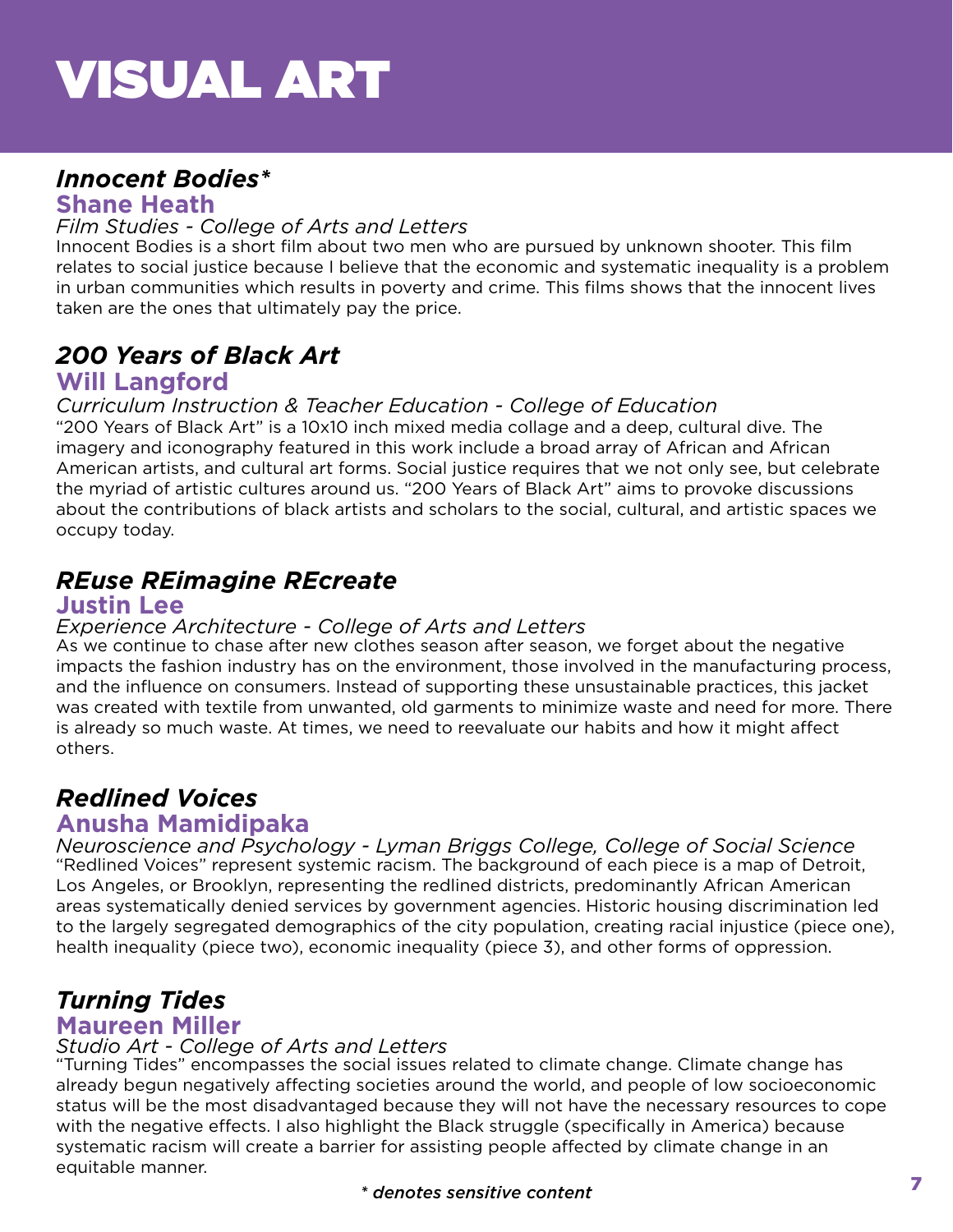## *You Matter*

**Amit Sharma**

If learning is, by its very nature - satisfying, empowering, and a joyful experience then why is it that schools usually fail to create enthusiasm for it? Driven by this question, the movie -"You Matter", foregrounds the voices of children at two schools, as they critique their current learning experiences. The movie prompts the viewers to examine the purported ideals about compulsory, or what some call coercive schooling practices - a powerful but often abused means of social justice. *Curriculum, Instruction, and Teacher Education - College of Education*

## *Justice for Elijah McClain | A Video Recap of the Events Surrounding the Death of Elijah McClain\**

## **Ella Signs**

This video recaps the events that led to and have followed the August 2019 death of Elijah McClain. It includes body camera footage, police officer narration, news clips, and official documents. My hope is that this piece spreads awareness of the case, inspires public pressure, and leads to justice. *Advertising & Creative - College of Communication Arts and Sciences*

## *Dual Pandemic\**

## **Lauren Slawin**

#### *Creative Advertising and Graphic Design -*

### *College of Communication Arts and Sciences*

The artwork is a video time lapse where I draw a portrait of George Floyd using "Justice for George","George Floyd", and "I Can't Breathe". Playing over the video is a voice over of an essay that I wrote which touches on different types of police brutality and the black lives matter movement.

## *Feminine Mystake*

## **Emma Stoolmaker**

### *Arts Education - College of Arts and Letters*

Feminine Mystake is a collaged poster zine that highlights the gendered disparity within the art industry, analyzes historical contexts of woman as subjects and makers of art, and addresses the relationship between commercialism and the concept of femininity. By using imagery sourced from art history, literature, and legislation, I seek to reclaim the exploitation of women for aesthetic gain and form a call to action for other woman artists to saturate our contemporary visual culture.

## *Nature in Balance*

## **Emma Stoolmaker**

#### *Arts Education - College of Arts and Letters*

Nature in Balance is a diptych detailed with black India ink. What was first a historical study in Japanese nature prints took on new meaning as I learned more of the intersectionality between environmentalism and systemic racism. To restore true balance to human's relationship with the earth, a discussion of race and privilege must also be addressed in terms of resource allocation, wealth distribution, and actions that implement equity to those who are routinely affected by its degradation.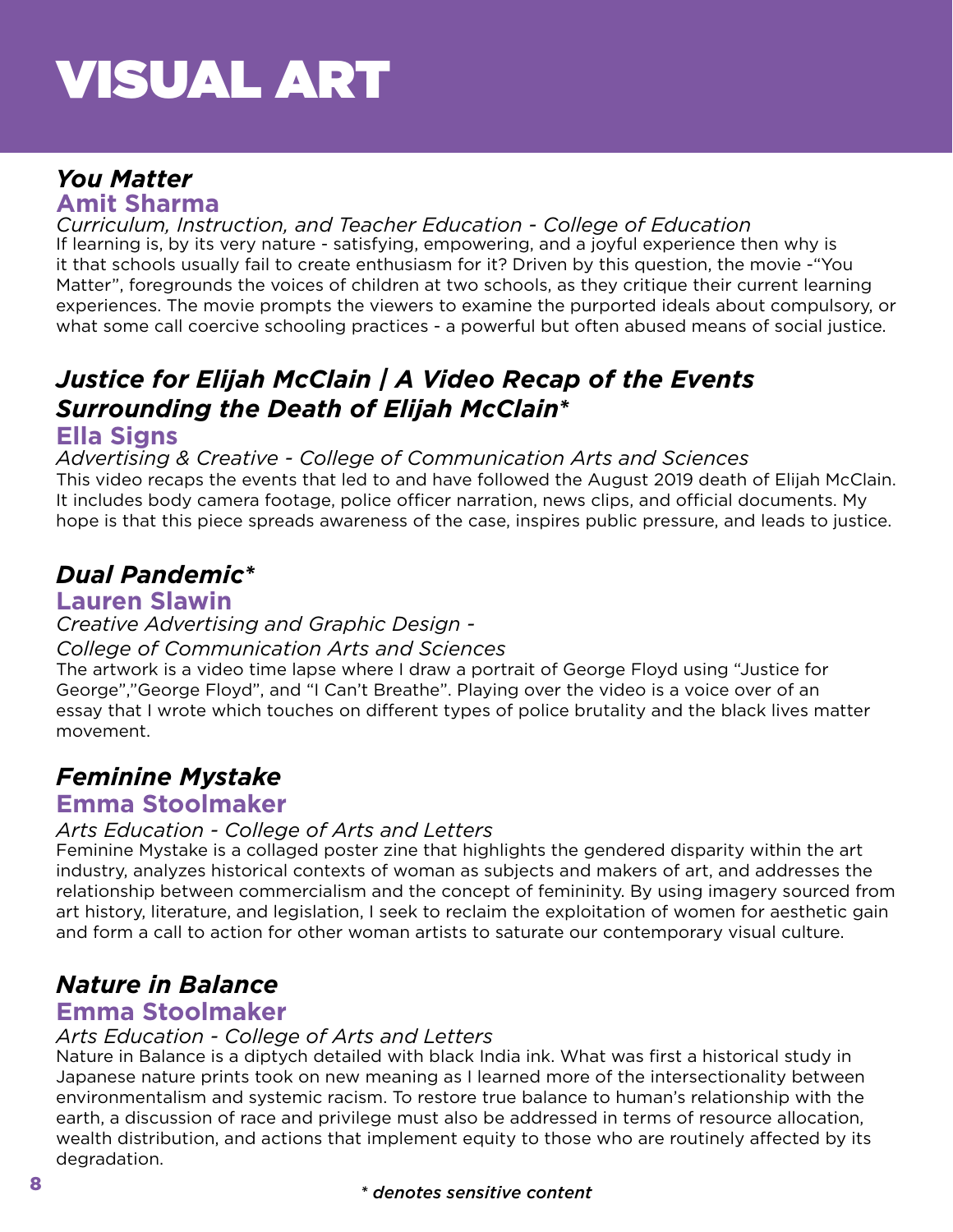## *To Mirror and Obscure*

## **Emma Stoolmaker**

#### *Art Education - College of Arts and Letters*

This reconfigured photo series serves as a disjointed self-portrait, comprised of twelve black and white photographs that have been digitally recombined to form abstracted figures. Rather than showing a complete form, the portraits fragment a commercialized shape to denounce our society's general expectation of a woman's body. I offer an assemblage of recognizable features that cannot be perfectly fitted together by the viewer, calling into question our notions of bodily normalcy and beauty.

## *Color Coded Psychology*

### **China Tolbert**

#### *Graphic Design - College of Arts and Letters*

It shows that black people are psychologically impacted in this world in order to conform to this system we live in today.

## *Black Lives Matter*

## **Laura Wood**

#### *Physics - College of Natural Science*

A Black woman in a gay pride mask and BLM shirt stands up for her rights.

2020 has disproportionately impacted Black people. I wanted to draw and center a Black activist character showing her strength and setting her in a tranquil background representing the support of her community and hope for an equitable future.

## *Snapped Chat\**

### **Lillian Young**

#### *Studio Art - College of Arts and Letters*

The deaths of George Floyd and Ahmaud Arbery brought up the term modern lynching, in reality lynching are not modern but the way we saw their deaths were. Snapped Chat highlights a morbid moment in American history of lynching postcards (1900s) using a modern system, Snap Chat. In a way this is a social reminder that racial injustice we see today has prevailed for hundreds of years, but the methods in which we interact with them is modern.

## *A Love Letter to Nuclear Activists*

### **Sarah Vamvounis**

#### *English and History - College of Arts and Letters*

Nuclear weapons are a human rights issue. Their existence is an environmental disaster, an exertion of toxic masculinity, an outgrowth of colonialism and white supremacy. Nuclear weapons disproportionately affect the health and well-being of marginalized communities. Through the zine, I hope to show how different activists have fought against nuclear weapons, state-sanctioned violence, and environmental injustice.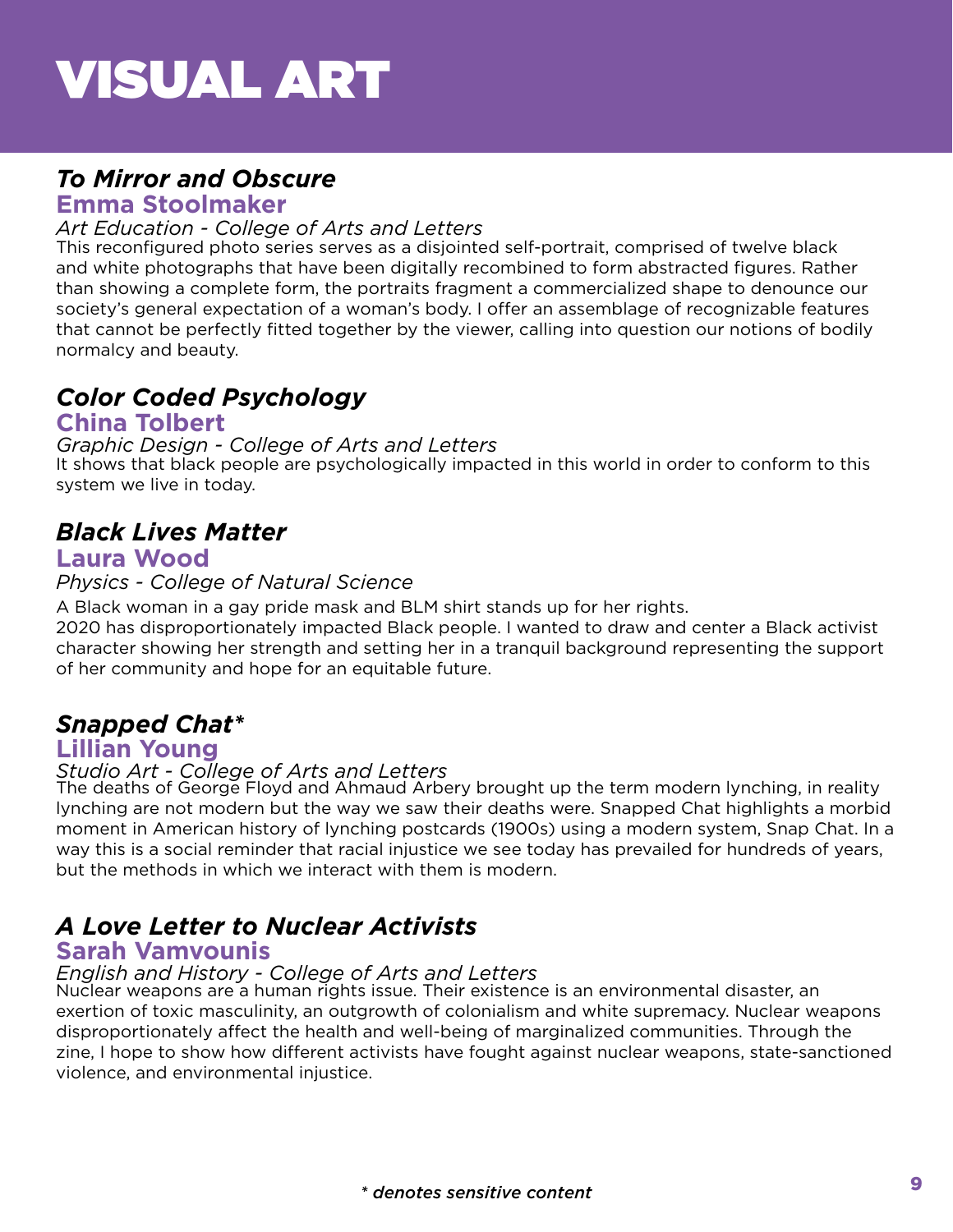# <span id="page-11-0"></span>PERFORMANCE ART

## *Rain Garden*

**Joel Berends**

#### *Teacher Education - College of Education*

The poet (at)tends a garden, neighborhood, and issues of and within social justice through ecopoetics--centering whiteness and its colonizing effects on human and non-human subjects.

## *Ode to Queers*

### **Isabella Fatseas**

#### *Psychology - College of Social Science*

My poem "Ode to Queers" is a piece I wrote in honor of the LGBT+ community. It's a piece meant to bring validation to the struggles of being queer, but it is also a recognition of strength and hope. The inequalities faced by LGBT+ individuals are overwhelming. Not conforming to societal expectations of love, gender, and expression has lead to the oppression of the community for years. This poem is meant to acknowledge these scars and achievements and to encourage us to continue to fight.

## *What's Going on Today*

### **Isabella Kercorian**

#### *Music Education - College of Music*

Marvin Gaye wrote "What's Going On" as a call to change during the Civil Rights Movement. This charge resonates deeply in our cores today, as our country collectively reckons with police brutality and systemic inequality. We all must find our own "way, to bring some lovin' here today." I created "What's Going On Today" to highlight some ways in which Detroiters use their arts, skills, businesses, and voices in concert to lift up our vibrant and unified Detroit community.

## *The Columbine Generation\**

### **Lilly Niehaus**

My piece's purpose is to bring awareness to the constant fear today's students face and is a call for sensible gun laws/gun control reforms. Growing up post Columbine has created a generation that is ready and willing to fight for change. Sadly, gun violence and mass shootings disproportionally effect young people and those from lower socioeconomic areas. The ability to go to school, or anywhere, feeling safe is a basic human right and sensible gun laws must be put in place so as to ensure this. *Theatre and Psychology - College of Arts and Letters, College of Social Science*

## *Delight*

## **Sequoia Snyder**

#### *Jazz Studies - College of Music*

REDWOOD-Delight is a reflection on the ways Black people use joy as a form of resistance and community power in a society that oppresses and marginalizes them. Instead of focusing on the overbearing weight of injustice we have experienced this year, I wanted to examine the generational memory and practice of smiling in spite of. In a society that devalues our lives, taking joy in everyday life is an act of resistance as well as a mode of healing and affirmation within our communities.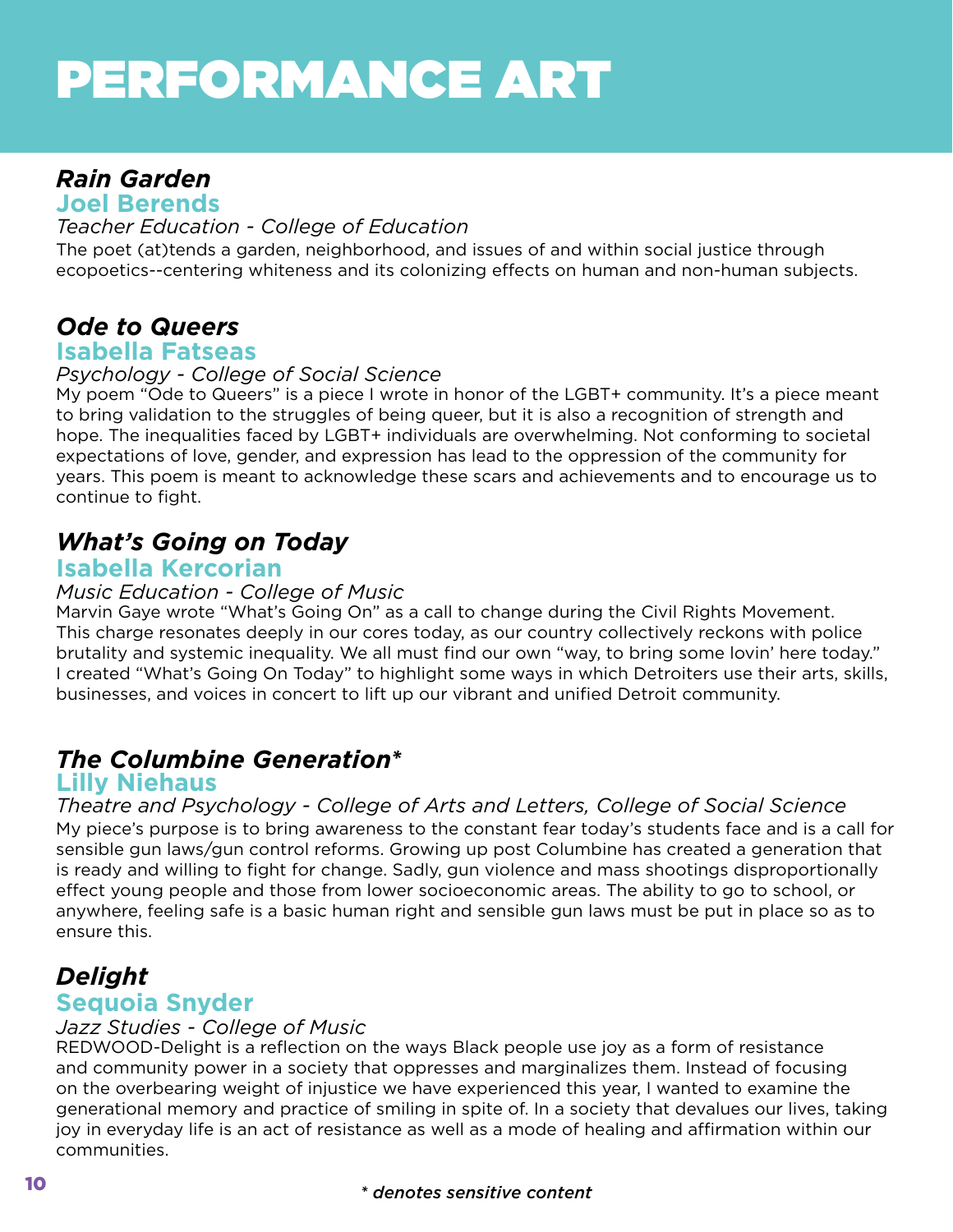# <span id="page-12-0"></span>SPEAKERS



MICHAEL DAROUGH

## *Opening Keynote Speaker & Guest Juror*

Michael Darough graduated from the University of Memphis, earning an MFA in photography in 2011 and his BFA in photography from Arizona State University in 2007. His work explores the intersection of personal and cultural identity though tableau and portraiture. Darough received a Fulbright seminar grant addressing diversity in German education, which was hosted by the Eberhard Karls University of Tübingen in Baden-Württemberg, Germany. He is a nationally exhibiting artist whose work has recently been shown at the Brooks Museum of Art in Memphis, TN and the Center for Fine Art Photography in Fort Collins, CO. He is a Silver Eye Fellowship 20 recipient and a 2020 finalist for the Arnold Newman Prize For New Directions in Photographic Portraiture. Currently, Darough is a practicing artist and educator working in St. Louis, MO.



## AZYA MOORE *Closing Keynote Speaker MSU Alumna & SJAF Artist (2018, 2019, 2020)*

Azya Lashelle is a Black artist who was born and raised in Ypsilanti, Michigan. She currently lives in Atlanta, Georgia where she is attending Georgia State University and pursuing her Masters of Fine Arts in Photography. Through storytelling, she creates work that seeks to give a voice to the voiceless. Currently, her work focuses on the concept of being "Blue Black." This is a concept she has identified as the sadness she feels about the ongoing social issues that are going on today. In future work, she hopes to explore the effects of race and racism on the human psyche and how generational trauma has impacted Black people.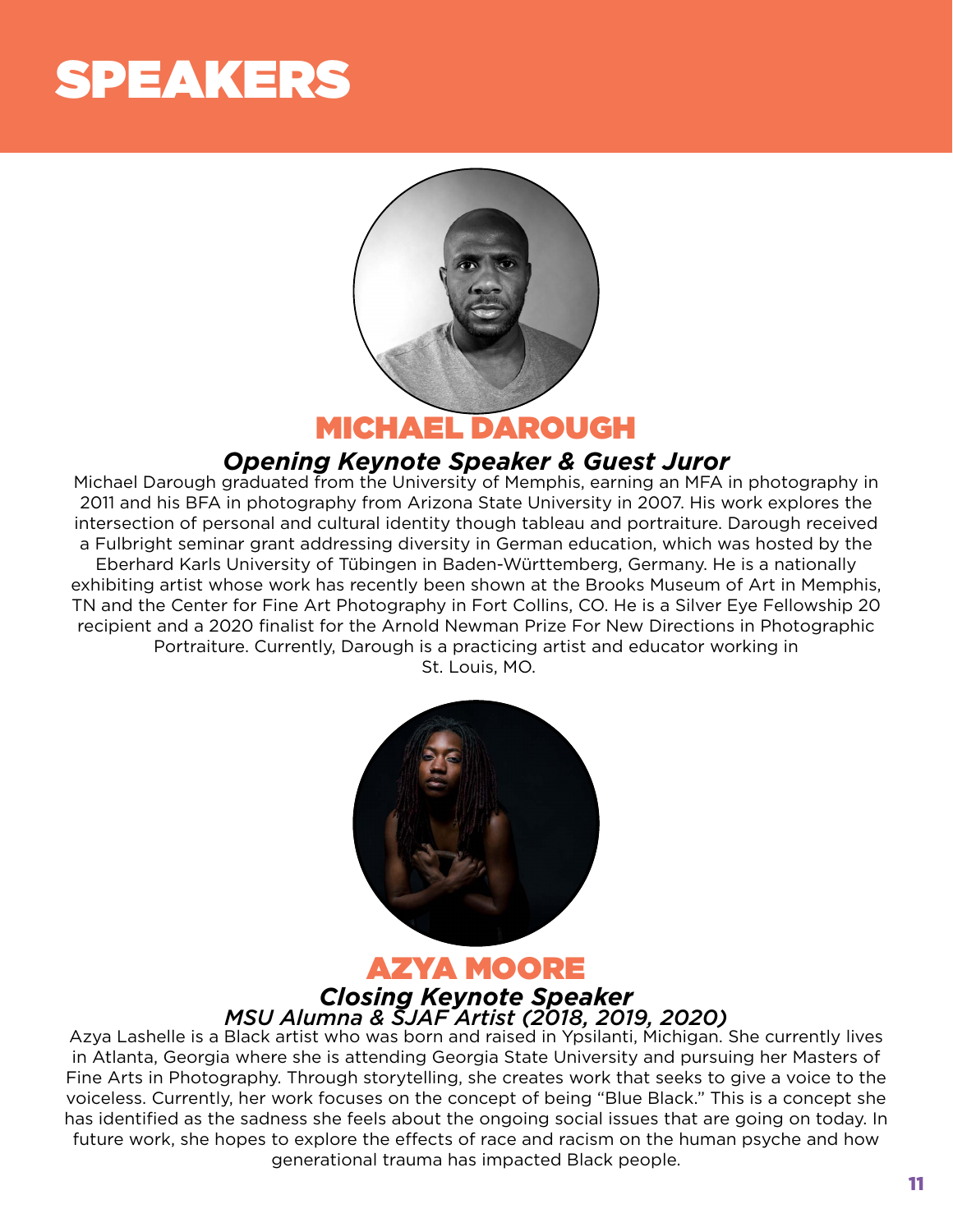# <span id="page-13-0"></span>JURORS

## **PAMELA SHERROD ANDERSO** *Juror*

Pamela Sherrod Anderson, founder of Graceworks Theater and Film Productions LLC, is an award-winning writer, filmmaker, playwright, educator and journalist.

Her film projects have received funding from Independent Television (ITVS), the Illinois Humanities Council, Illinois Arts Council, Chicago's Department of Cultural Affairs and Special Events, and Zonta International. They also garnered the support of individual investors. Additionally, her projects have been chosen for fiscal sponsorship by Chicago Filmmakers.

Pamela's films have been shown at festivals across the country, national teacher conferences co-sponsored by the Bill and Melinda Gates Foundation, and school districts from Connecticut to California. They have been selected for the City of Chicago's Movies in the Parks program and the Best of the Black Harvest Film Festival.

ATRINA M. DANIELS

#### *Juror*

Daniels academic background includes a BA in Interior Design and a BA in Art History & Visual Culture with a minor in Museum Studies. Daniels is passionate about the arts and the community; her experience includes over ten years in the arts field with particular expertise in gallery settings and community engagement. Daniels grew up in the Lansing area and has lived NYC and abroad before returning to the area. In her current role she serves as the Exhibitions & Gallery Sales Director at Lansing Art Gallery & Education Center overseeing over 100 Michigan artists in the gallery's exhibitions and public art programs. Recently ARTpath, the Gallery's current public art project co-founded by Daniels was featured in the Americans for the Arts. Additionally, Daniels jury's Statewide and

has twice served as a mentor in the New York Foundation for the Arts Immigrant Artist Mentorship program in Detroit. Daniels is also the co-founder of Project Vermillion, a curatorial collective founded in 2019 that is centered on the intersection of art, architecture and the built environment.

## DR. MÓNICA RAMÍREZ MONTAGUT

*Juror*

In July 2019, Dr. Mónica Ramírez-Montagut was appointed director of the Eli and Edythe Broad Art Museum at Michigan State University after having served as director at the Newcomb Art Museum of Tulane University in New Orleans, since 2014. Under her tenure, Newcomb presented innovative projects and socially engaged exhibitions addressing mass incarceration and environmental justice such as "Per(Sister):Incarcerated Women of Louisiana," and "The American Dream Denied: The Residents of Gordon Plaza." At the MSU Broad, Dr. Ramírez-Montagut is leading interdisciplinary teams addressing food injustice/food sovereignty and climate change for the upcoming 2024 exhibitions "Nourishing Justice" and "Climate Change."

Dr. Ramírez-Montagut received her BA in Architecture from Universidad Iberoamericana in Mexico City and her MA and PhD in Architecture from Universidad Politecnica de Catalunya in Barcelone, Spain.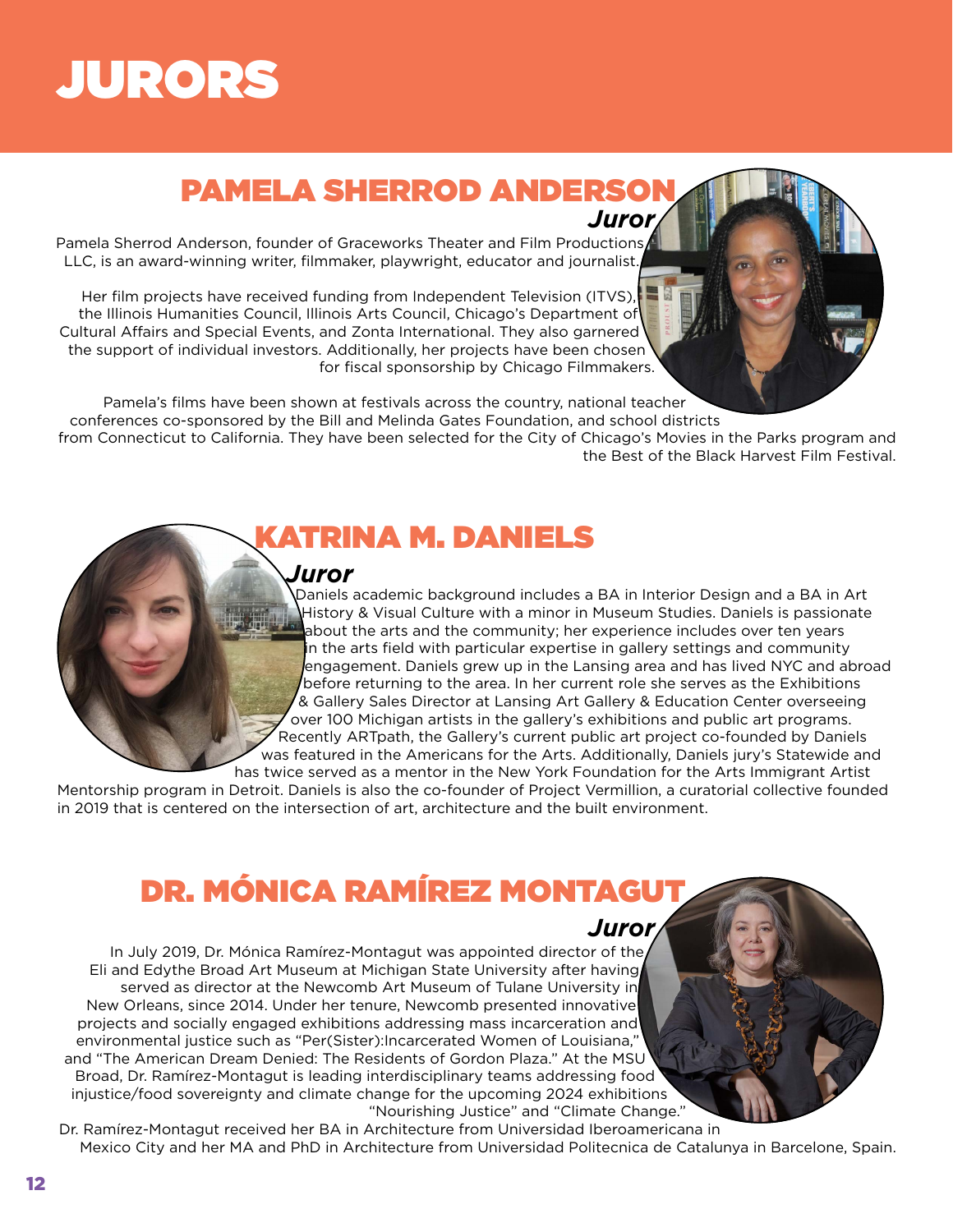# <span id="page-14-0"></span>VOTING INSTRUCTIONS

## AWARDS

#### **People's Choice Award**

The "People's Choice" award will be given to the artist or performer with the best artistic display or performance based on overall quality, creativity and relationship to social justice. It will be up to the voters to interpret what those elements mean and to cast a vote for the work that most closely aligns with that personal interpretation. See "How Voting Works" below.

#### **Most "Out of the Box" Award (Awarded by SJAF Committee)**

The "Out of the Box" award will be given to the artist or performer with the most unique artistic concept or creative medium. The winning piece will be selected by the SJAF committee based on originality, effort, level of risk, level of artistry and overall quality of work. In addition, the committee will consider how the artist communicates their artistic vision in relationship to social justice starting from the application process through the completion of the festival.

#### **Most Inspiring -Visual Art Award (Awarded by SJAF Jurors)**

The "Most Inspiring-Visual Art" award will be given to an artist with an entry classified as one of the SJAF approved visual categories. The winning piece will be selected by an external committee based on determined rubric.

#### **Most Inspiring -Performance Art Award (Awarded by SJAF Jurors)**

The "Most Inspiring-Performance Art" award will be given to an artist with an entry classified as one of the performance categories. The winning piece will be selected by an external committee based on determined rubric.

## HOW VOTING WORKS

During the SJAF we want attendees to not only have a good time but we also want you to engage in the voting process. In order to effectively do this, here is what you need to know:

- Voters will be able to vote for "People's Choice"
- Voters can only vote for one (1) artist for this award regardless of category.
- Voters can only vote once.
- Artists are allowed to vote for their own work.
- Votes will be cast electronically during the SJAF Closing (Awards) Ceremony on Thursday, January 21, 2021 at 7 PM (EST). Link: <https://msu.zoom.us/j/98446623234>

Password: SJAF2021

• You can find the 2021 SJAF artists' work at sjaf.msu.edu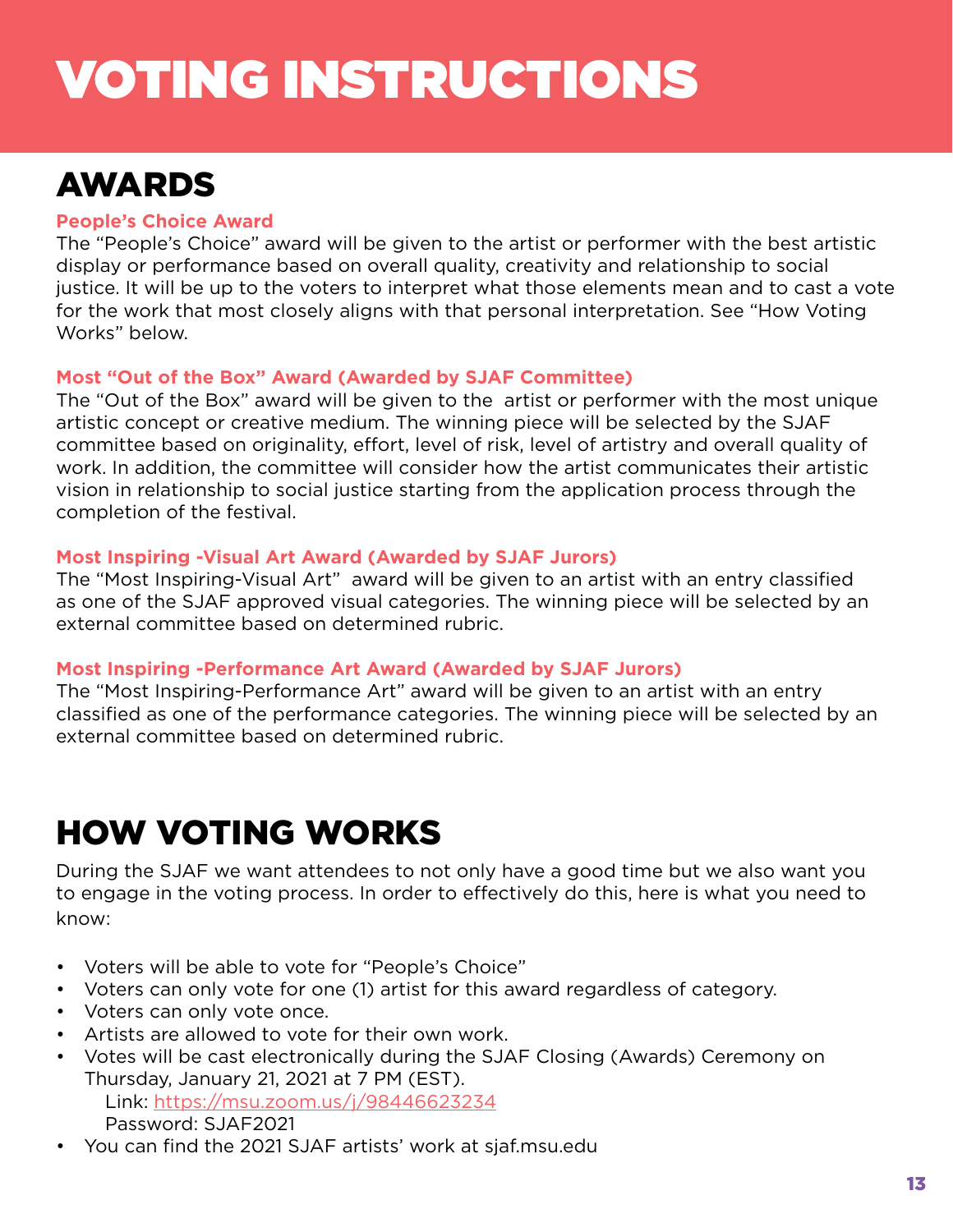# <span id="page-15-0"></span>SPONSORS AND SUPPORTERS

## Sponsors:





James Madison College<br>MICHIGAN STATE UNIVERSITY



Residential College in<br>the Arts and Humanities<br>MICHIGAN STATE UNIVERSITY



## Special Thanks to the 2021 SJAF Committee:

Amber Benton, James Madison College Steve Baibak, Residential College in the Arts and Humanities Kevin Brooks, Residential College in the Arts and Humanities LaDonna Croffe, College of Arts and Letters Lauren McKenzie Gaines, College of Communication Arts and Sciences Lauren Munoz, College of Social Science Tessa Paneth-Pollak, Residential College in the Arts and Humanities Phillip Seaborn, College of Agriculture and Natural Resources Jadrian Tarver, College of Music Talitha Wimberly, College of Music